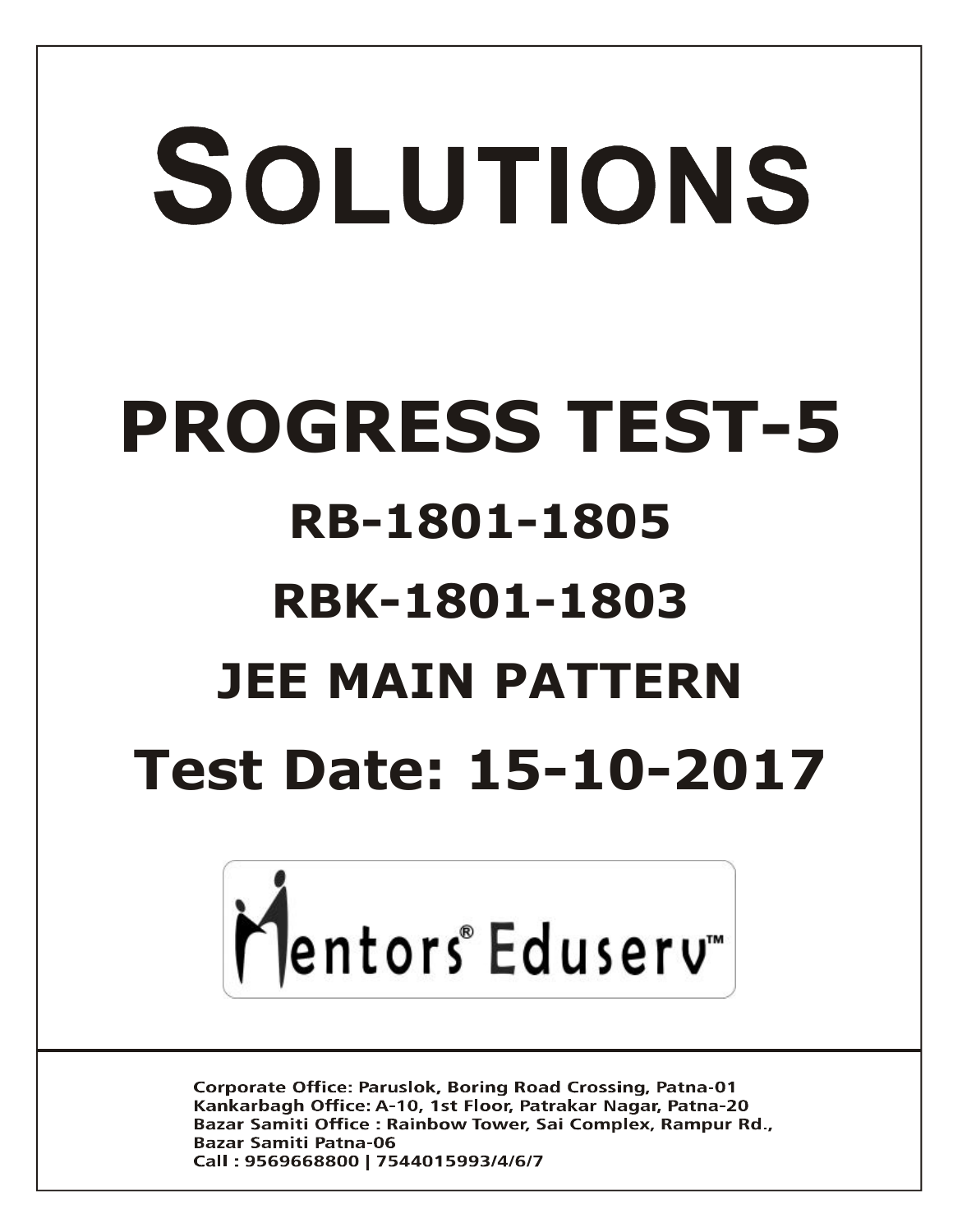# **PHYSICS**

1. Potential at this point, 
$$
V = \frac{q}{4\pi \epsilon_0 r} = rE = 2E
$$
  
\nWork done =  $qV = 4E$  joules.  
\n∴ **(B)**  
\n2. **(A)**  
\n3. As  $W = F ds \cos \theta = qE ds \cos \theta$   
\n $4 = 0.2E \times 2\cos 60^\circ, E = 20 \text{ N/C}$ .  
\n∴ **(D)**  
\n4.  $E = \left| \frac{dV}{dx} \right| = (10x + 10)_{x=1} = 20 \text{ V/m}$   
\n∴ **(A)**  
\n5.  $\frac{K(4q)}{r_1^2} = \frac{K(q)}{r_2^2}$   
\n⇒  $\frac{r_1}{r_2} = 2$  and  $r_1 + r_2 = 30$   
\nHence,  $r_1 = 20$  cm  
\n∴ **(B)**  
\n6.  $U_i = \frac{(q)(-2q)+(q)(-2q)+(-2q)(-2q)}{4\pi \epsilon_0 a} = 0$   
\n $U_f = \frac{(q)(-2q)+(q)(-2q)+(-2q)(-2q)}{4\pi \epsilon_0 (2a)} = 0$   
\n∴ **(D)**  
\n7.  $\vec{E} = -\left[\frac{\partial V}{\partial x} \hat{i} + \frac{\partial V}{\partial y} \hat{j}\right] = K(y\hat{i} + x\hat{j})$   
\n∴  $E = \sqrt{E_x^2 + E_y^2} = \sqrt{(Ky)^2 + (Kx)^2} = Kr$   
\ni.e.,  $E \propto r$   
\n∴ **(B)**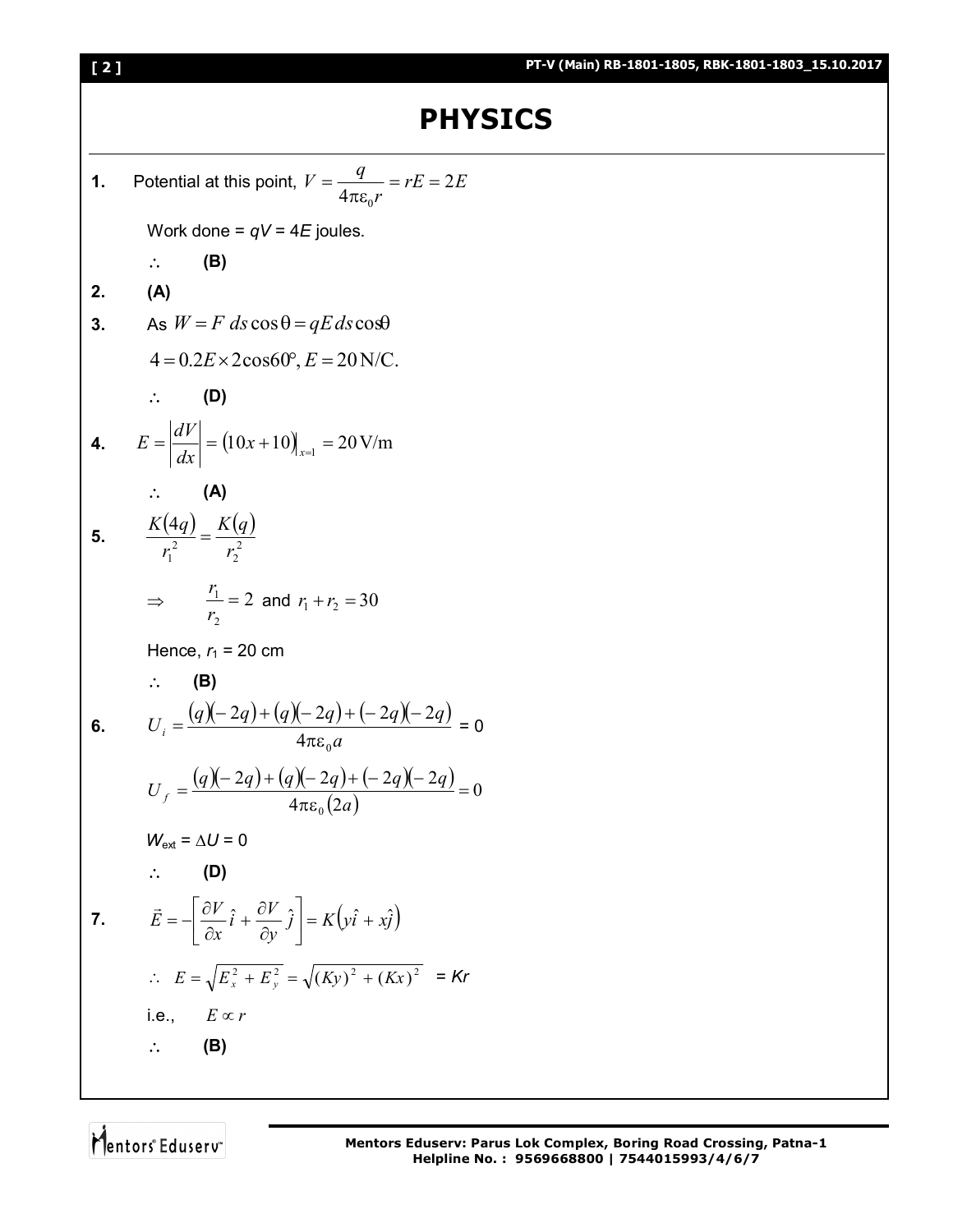### **PT-V (Main) RB-1801-1805, RBK-1801-1803\_15.10.2017 [ 3 ]**

| 8.        | For coherent source $I_{max} = 4I$                                                                                                                                    |
|-----------|-----------------------------------------------------------------------------------------------------------------------------------------------------------------------|
|           | for incoherent source $I = I_1 + I_2 = 2I$                                                                                                                            |
|           | $\therefore$ Ratio = 2                                                                                                                                                |
|           | $\therefore$ (B)                                                                                                                                                      |
|           | <b>9.</b> $\omega = \frac{\lambda D}{d}, \omega' = \frac{\lambda D/2}{2d} = \frac{\omega}{4}$                                                                         |
|           | $\therefore$ (C)                                                                                                                                                      |
| 10. $(D)$ |                                                                                                                                                                       |
| 11. $(C)$ |                                                                                                                                                                       |
|           | <b>12.</b> $n_1 \frac{D\lambda_1}{d} = n_2 \frac{D\lambda_2}{d} \Rightarrow n_1 \lambda_1 = n_2 \lambda_2 \Rightarrow n_2 = \frac{n_1 \lambda_1}{\lambda} \approx 84$ |
|           | $\therefore$ (D)                                                                                                                                                      |
|           | <b>13.</b> Velocity of image = $v_0 - 2v_m = 0$                                                                                                                       |
|           | $2A\omega\cos\omega t = -2A\omega\cos\left(\omega t - \frac{\pi}{3}\right) \implies t = \frac{2\pi}{3\omega}$                                                         |
|           | $\therefore$ (D)                                                                                                                                                      |
|           | <b>14.</b> $I = 4I_0 \cos^2 \frac{\phi}{2} \implies 2I_0 = 4I_0 \cos^2 \frac{\phi}{2}$                                                                                |
|           | $\Rightarrow \cos \frac{\phi}{2} = \frac{1}{\sqrt{2}}$                                                                                                                |
|           | $\Rightarrow$ $\phi = 2 \times \frac{\pi}{4} = \frac{\pi}{2}$                                                                                                         |
|           | Path difference $\Delta x = \frac{\lambda}{2\pi} \times \phi = \frac{\lambda}{2\pi} \frac{\pi}{2} = \frac{\lambda}{4}$                                                |
|           | $\Rightarrow$ $(\mu - 1)t = \frac{\lambda}{4}$ or $0.5t = \frac{\lambda}{4}$ $\Rightarrow$ $t_{\min} = \frac{\lambda}{2}$                                             |
|           | (C)                                                                                                                                                                   |
| 15.       | For refraction at spherical surface $\frac{\mu}{\nu} - \frac{1}{\infty} = \frac{\mu - 1}{R} \Rightarrow \nu = \frac{\mu}{\mu - 1}R = 3R$                              |
|           | (B)                                                                                                                                                                   |

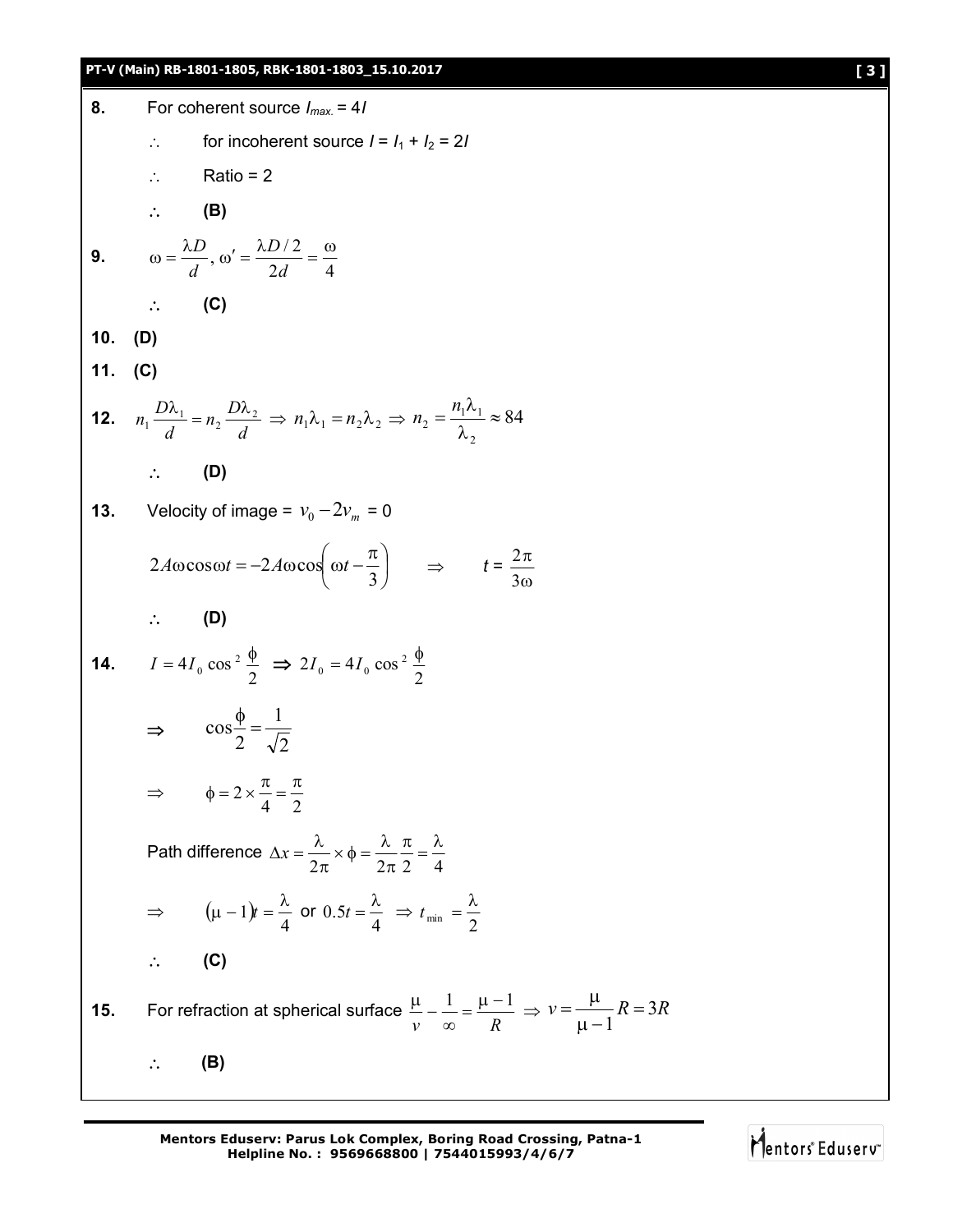

**19.** Horizontal component of velocity of *A* is 10 cos 60° or 5 m/s which is equal to the velocity of *B* in horizontal direction. They will collide at *C* if time of flight of both the particles are equal i.e.

$$
t_{A} = t_{B}
$$
\n
$$
\frac{2u\sin\theta}{g} = \sqrt{\frac{2h}{g}} \quad \left(h = \frac{1}{2}gt_{B}^{2}\right)
$$
\nor

\n
$$
h = \frac{2u^{2}\sin^{2}\theta}{g}
$$
\n
$$
\frac{2(10)^{2}\left(\frac{\sqrt{3}}{2}\right)^{2}}{10} = 15 \text{ m}
$$
\n
$$
\therefore \quad \text{(C)}
$$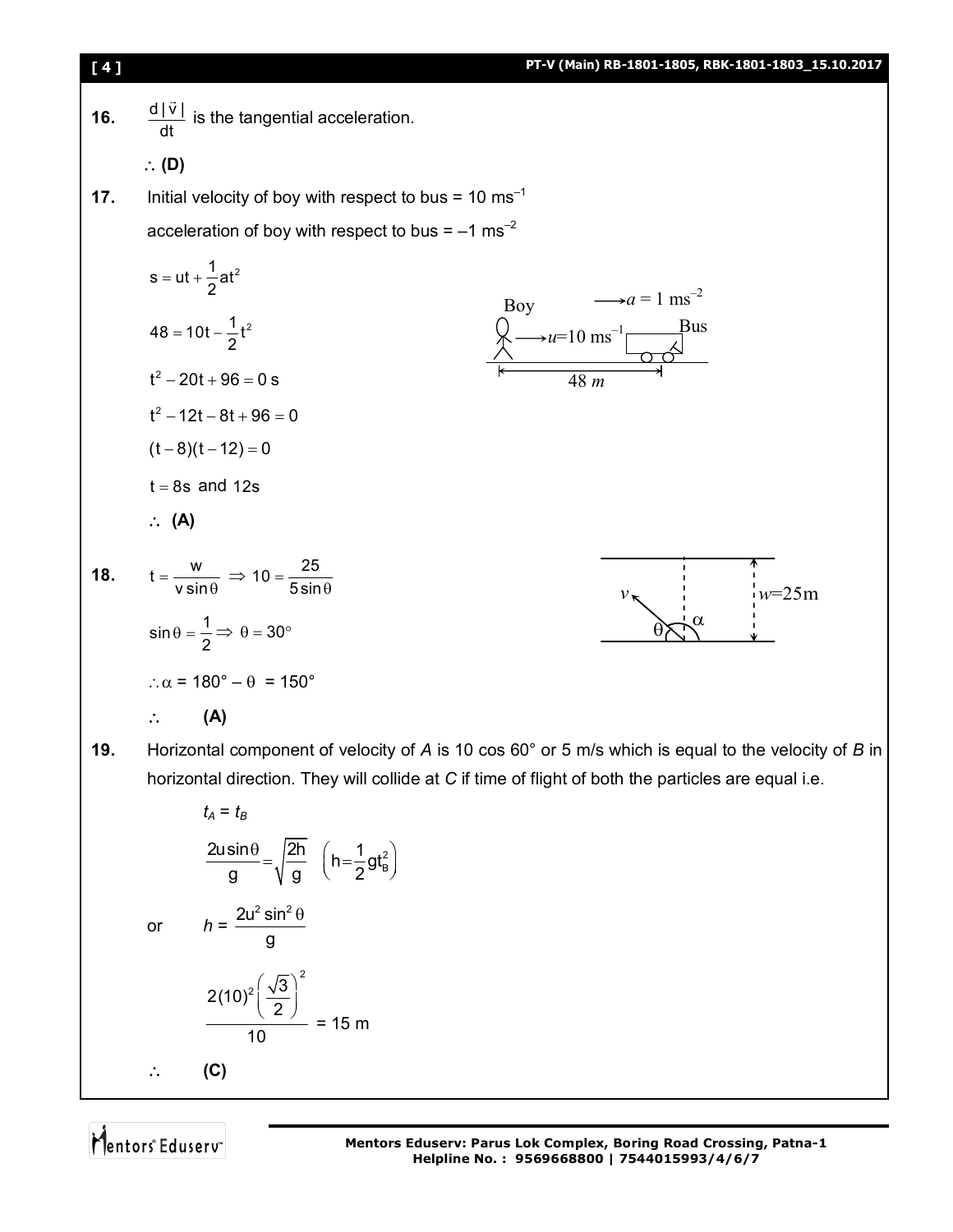**20.**  $\vec{r} = 4 \sin 2\pi t \hat{i} + 4 \cos 2\pi t \hat{j}$  $x = 4 \sin 2\pi t$  $v = 4 \cos 2\pi t$  $x^{2} + y^{2} = 16 \sin^{2} 2\pi + 16 \cos^{2} 2\pi t$  $x^2 + y^2 = 16$  $\therefore$  (C) **21.**  $\frac{V_{\rm T} + V_{\rm B}}{2} = \frac{3}{0.5} = 6$  $\frac{V_{\rm B}}{2} = \frac{3}{0.5} = 6$  or  $V_{\rm T} + V_{\rm B} = 12$  ms<sup>-1</sup> **(A) 22. (A)**  $\vec{a} = 6\hat{i} - 8\hat{j}$  $\therefore$  a<sub>r</sub> = 8 and a<sub>t</sub> = 6  $r\omega^2 = 8$  and  $r\alpha = 6$ **23. (B) 24. (B) 25. (C) 26.**  $a = \frac{mg - \mu mg}{2m}$  $=\frac{mg - \mu mg}{2m} = 0.4 \text{ g m/s}^2$  **(B) 27.** Reading reduces when the lift starts accelerating downwards and then original value is restored as lift moves with constant velocity. Apparent weight =  $m(g \pm a)$ , where *a* is acceleration of lift. **(C) 28.**  $f = 0.4 \times 2 \times 10 = 8N$  $F - 8 = 6 \times 1.5$  $F = 17N$  $\therefore$  (A) **29.** Friction is static so  $a = 0$  m/s<sup>2</sup>,  $f = T \cos 60 = 40 \cos 60 = 20$  N **(C) 30.**  $T_1 = \frac{mg}{\cos\theta}$ ,  $T_2$  =  $mg \cos \theta$  $1 - \cos^2$ 2  $\frac{T_1}{T_1}$  = sec<sup>2</sup> $\theta$  = 2 T,  $=$  sec<sup>2</sup> $\theta$  = 2 **(B)** 6 kg  $\begin{array}{c} \hline \hline \hline \end{array}$ *f*  $\rightarrow a = 1.5$  ms<sup>-2</sup>

**Mentors Eduserv: Parus Lok Complex, Boring Road Crossing, Patna-1 Helpline No. : 9569668800 | 7544015993/4/6/7**

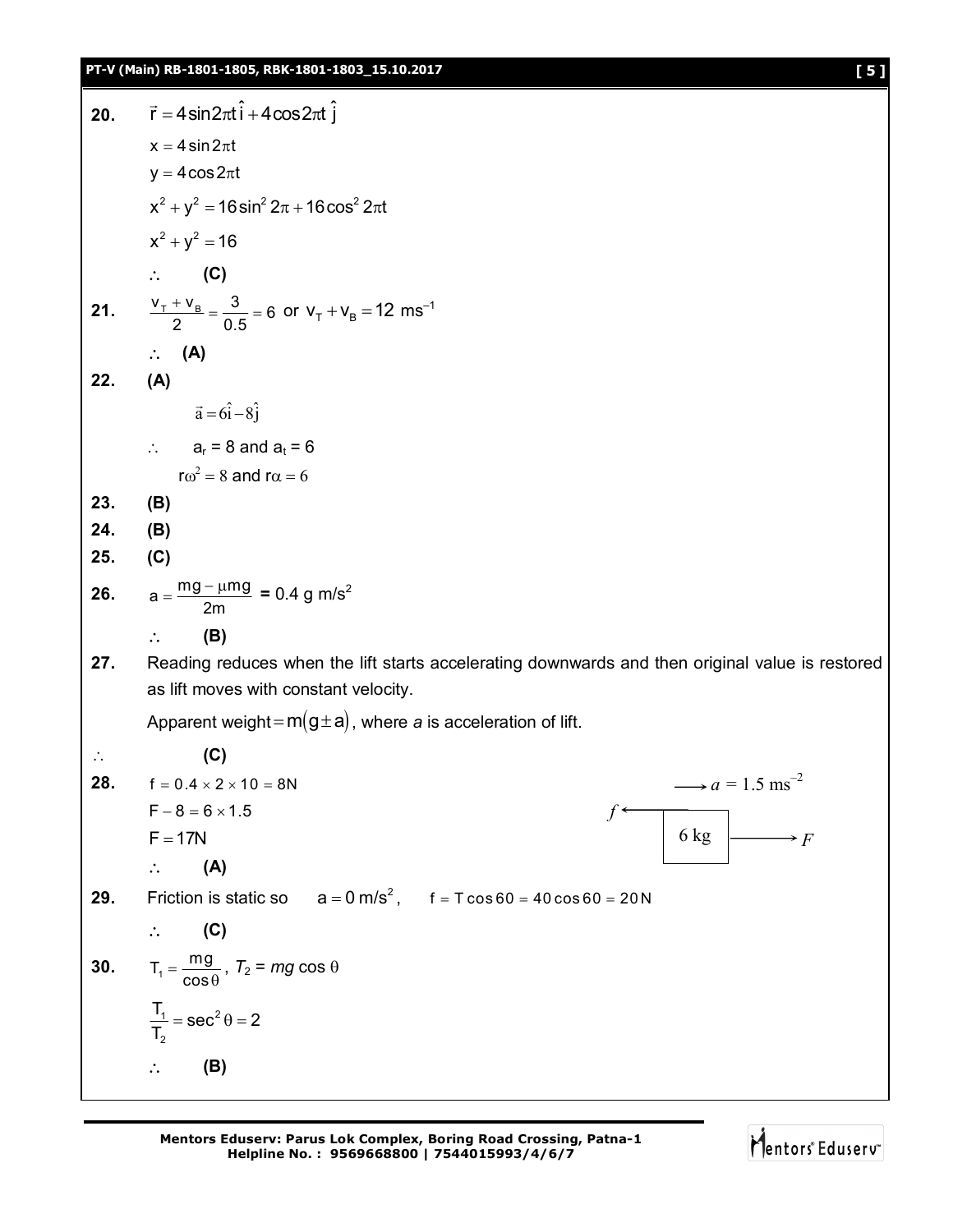| 6 ] | PT-V (MAIN) RB-1801-1805, RBK-1801-1803_15.10.2017                                                              |
|-----|-----------------------------------------------------------------------------------------------------------------|
|     | <b>CHEMISTRY</b>                                                                                                |
| 31. | (A)                                                                                                             |
|     | Output of $CO2$ per hour = 44 g = 22.4 litre at S.T.P.                                                          |
|     | Reduction of CO <sub>2</sub> per hour = $550 \times 60$ mL = 33 L                                               |
|     | $\frac{CO_2}{CO_2}$ output rate $\frac{22.4}{33} = 0.68$<br>Fraction of time the converter has to be operated = |
| 32. | (A)                                                                                                             |
|     | Gas with higher critical temperature and higher inversion temperature can be easily liquefied.                  |
| 33. | (B)                                                                                                             |
|     | Volume of $H_2 =$ Volume of Cylinder                                                                            |
|     | $= 0.025 \times 1 = 0.025$ m <sup>3</sup> = 25 L                                                                |
|     | $PV = \frac{W}{m}RT$                                                                                            |
|     | $1 \times 25 = \frac{W}{2} \times 0.082 \times 300$                                                             |
|     | $W_{H_2} = 2.032 g$                                                                                             |
|     | Reaction: $Fe(s) + 2HCl(aq.) \longrightarrow FeCl2(aq.) + H2$                                                   |
|     | 56g<br>2g                                                                                                       |
|     | Mass of Pure Iron = $\frac{56}{2}$ × 2.032 = 56.896g                                                            |
|     | % Purity = $\frac{\text{Mass of pure iron}}{\text{Mass of Impure iron}} \times 100$                             |
|     | $=\frac{56.896}{75} \times 100 = 75.86$                                                                         |
| 34. | (D)                                                                                                             |
|     | Mass of H <sub>2</sub> SO <sub>4</sub> = $\frac{50 \times 1.3 \times 40}{100}$ = 26g                            |
|     | $Zn + H_2SO_4 \longrightarrow ZnSO_4 + H_2$                                                                     |
|     | Reaction: 1mol 1mol<br>22.4L at STP<br>98 <sub>g</sub>                                                          |
|     | Volume of H <sub>2</sub> produced = $\frac{22.4}{98} \times 26 = 5.94$ L                                        |

Mentors<sup>®</sup> Eduserv<sup>®</sup>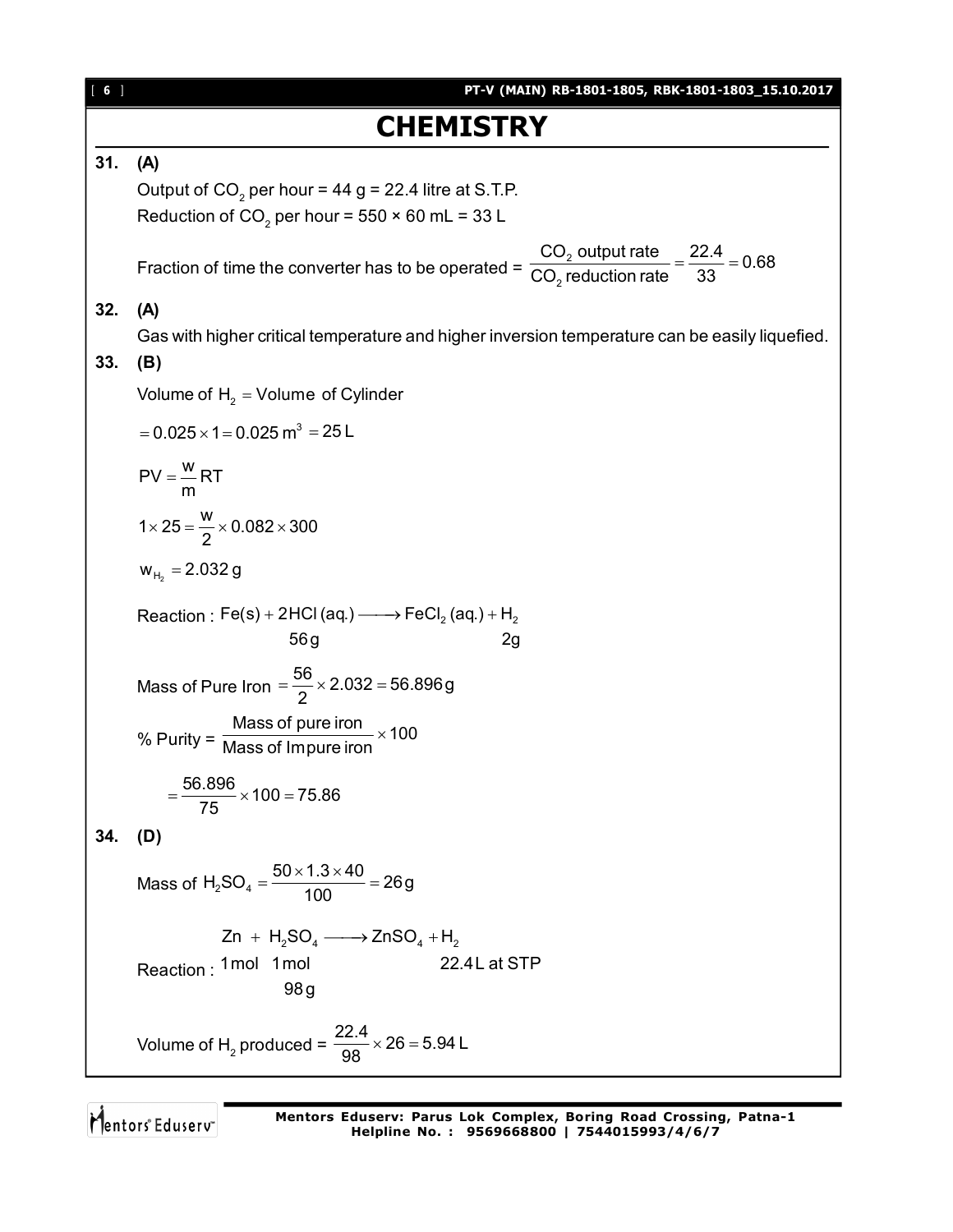#### **PT-V (MAIN) RB-1801-1805, RBK-1801-1803\_15.10.2017** [ **7** ]

**35. (B) 36. (A)** Number of equivalents of KMnO $_{\scriptscriptstyle 4}$  = Number of equivalents of FeSO $_{\scriptscriptstyle 4}$ + Number of equivalents of  $\mathsf{FeC_2O_4}$  $x \times 5 = 1 \times 1 + 1 \times 3 = 4$  $x = \frac{4}{5}$ 5  $=$ **37. (C)**  $\Delta H = \Delta U + P_2 V_2 - P_1 V_1$  $= 30 + 4 \times 5 - 2 \times 3$  $= 44 L$  atm **38. (C)**  $q = -W$  = Net area bounded by the circle **39. (C)** Work done = Area bounded by the circle  $\frac{(P_2 - P_1)}{2} \frac{(V_2 - V_1)}{2} = \frac{\pi}{4} (P_2 - P_1) (V_2 - V_1)$ 2 2 4  $=\pi\frac{(\mathsf{P}_2-\mathsf{P}_1)}{2}\frac{(\mathsf{V}_2-\mathsf{V}_1)}{2}=\frac{\pi}{4}(\mathsf{P}_2-\mathsf{P}_1)(\mathsf{V}_2-\mathsf{V}_1)$ **40. (A) 41. (A)** Phenol and Alcohol are functional group isomer of each other **42. (C)**  $B.L\alpha - \frac{1}{2}$ B.O  $\alpha$ as delocalisation of  $\gtrsim$  C  $\leq$  bond increases B.O decreases B.L, increases Delocalisation of  $\sum C$   $\equiv$   $C \left\{ \begin{array}{c} \propto \alpha \end{array} \right.$ -hydrogen **43. (A)** Resonance increases dipolemoment. N CH<sub>3</sub> N  $0<sub>o</sub>$  $No<sub>2</sub>$ N me me  $me$ ,  $\perp$   $\sqrt{me}$ me due to SIR me

no resonance

Resonance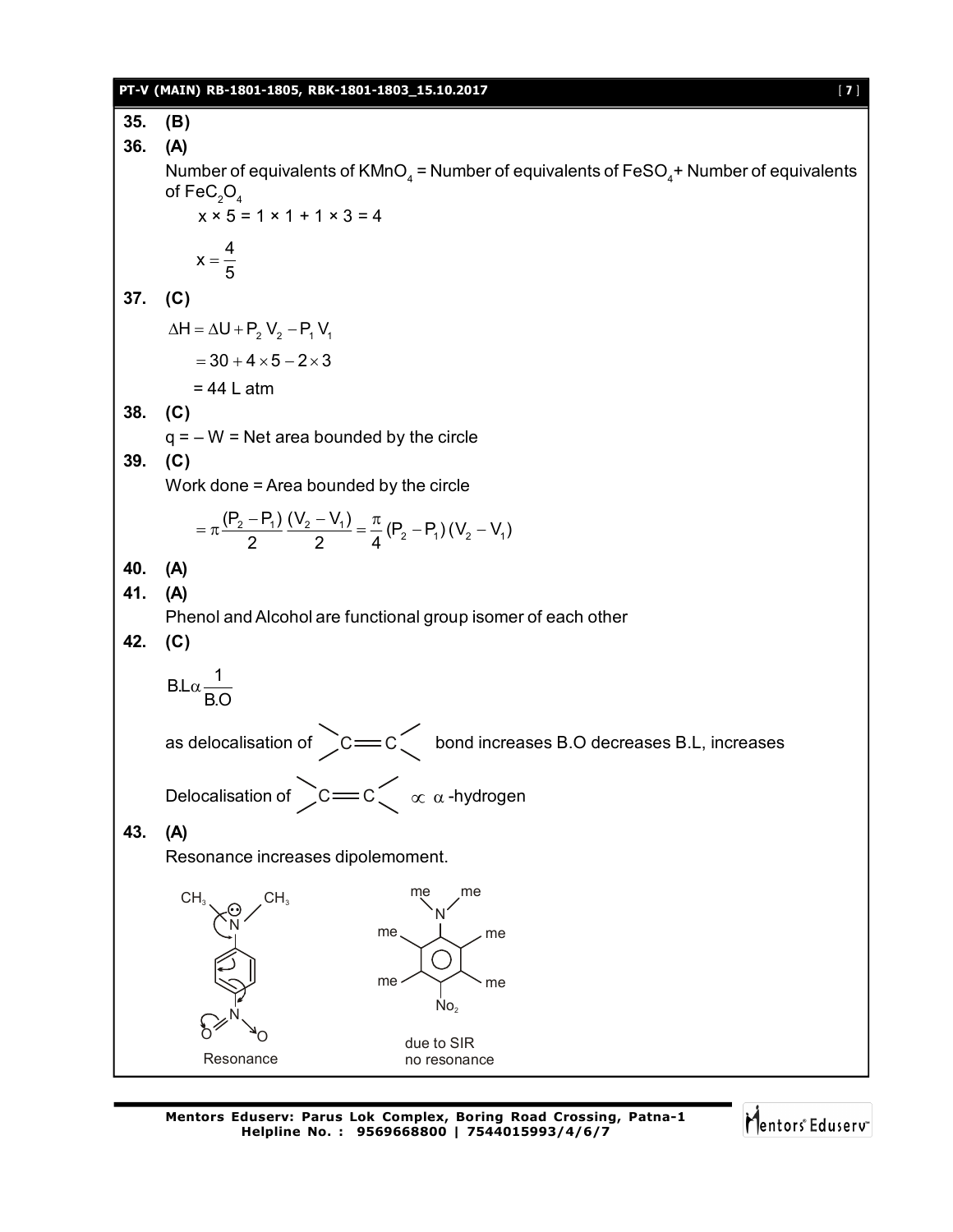

5-Formyl benzene-1,3-dicarbonitrile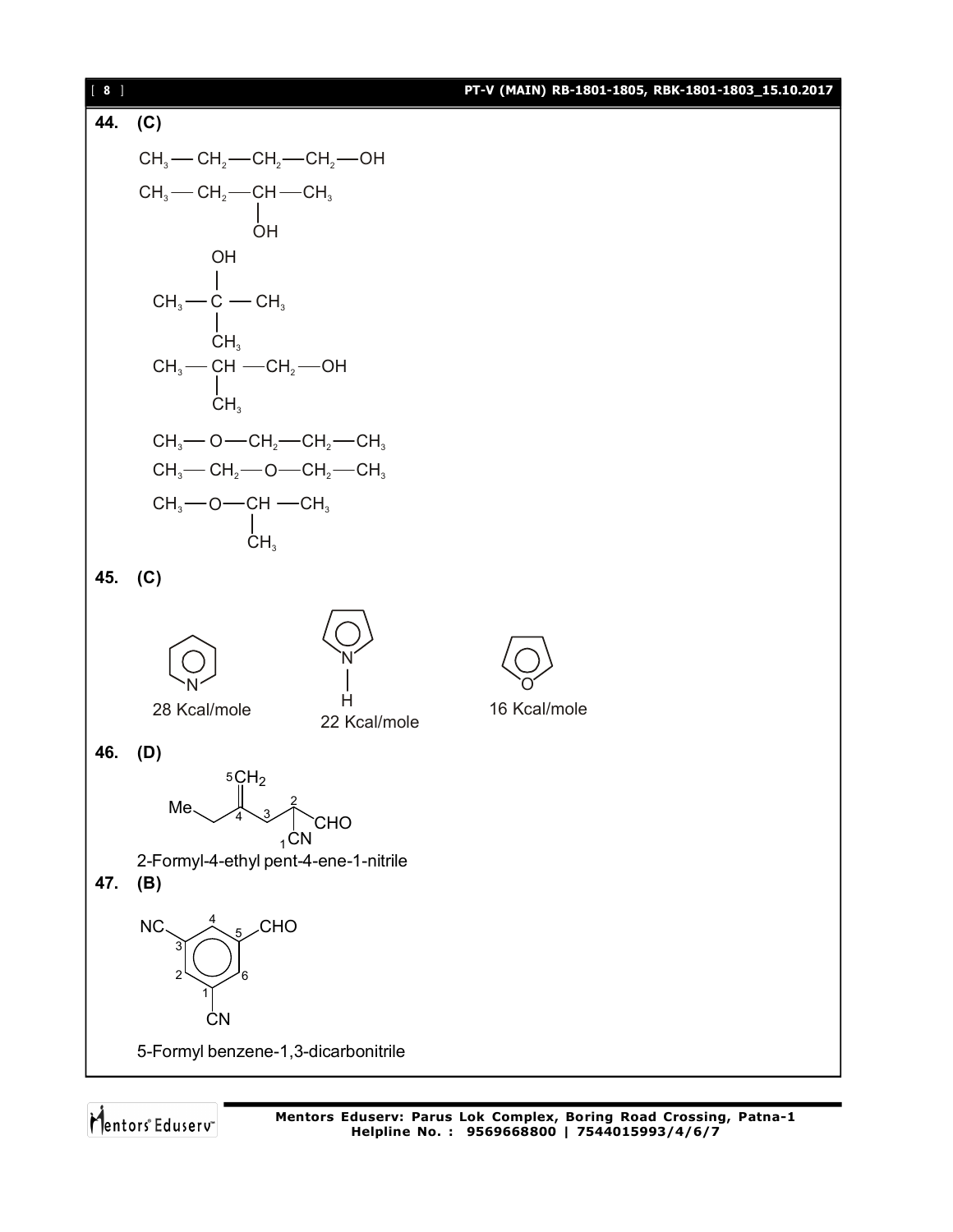

## **48. (A)**

Because both the oxygen make  $p\pi - p\pi$  backbonding with carbon.

**49. (C)**

Acidic strength  $\infty$  Stability of conjugate base

 $\propto$  Stability of  $\, {\sf A}^{\Theta} \,$ 

**50. (C)**

Rectangular shape so (a) and (b) are not equal.

**51. (D)**



Solubility = II > I

**52. (C)**

(i) & (ii)  $\Rightarrow$  Bond order increases.

$$
53. (C)
$$

0=Ņ=0 **. . . . . . . .**  $+$ 

 $\theta = 180^\circ$ 



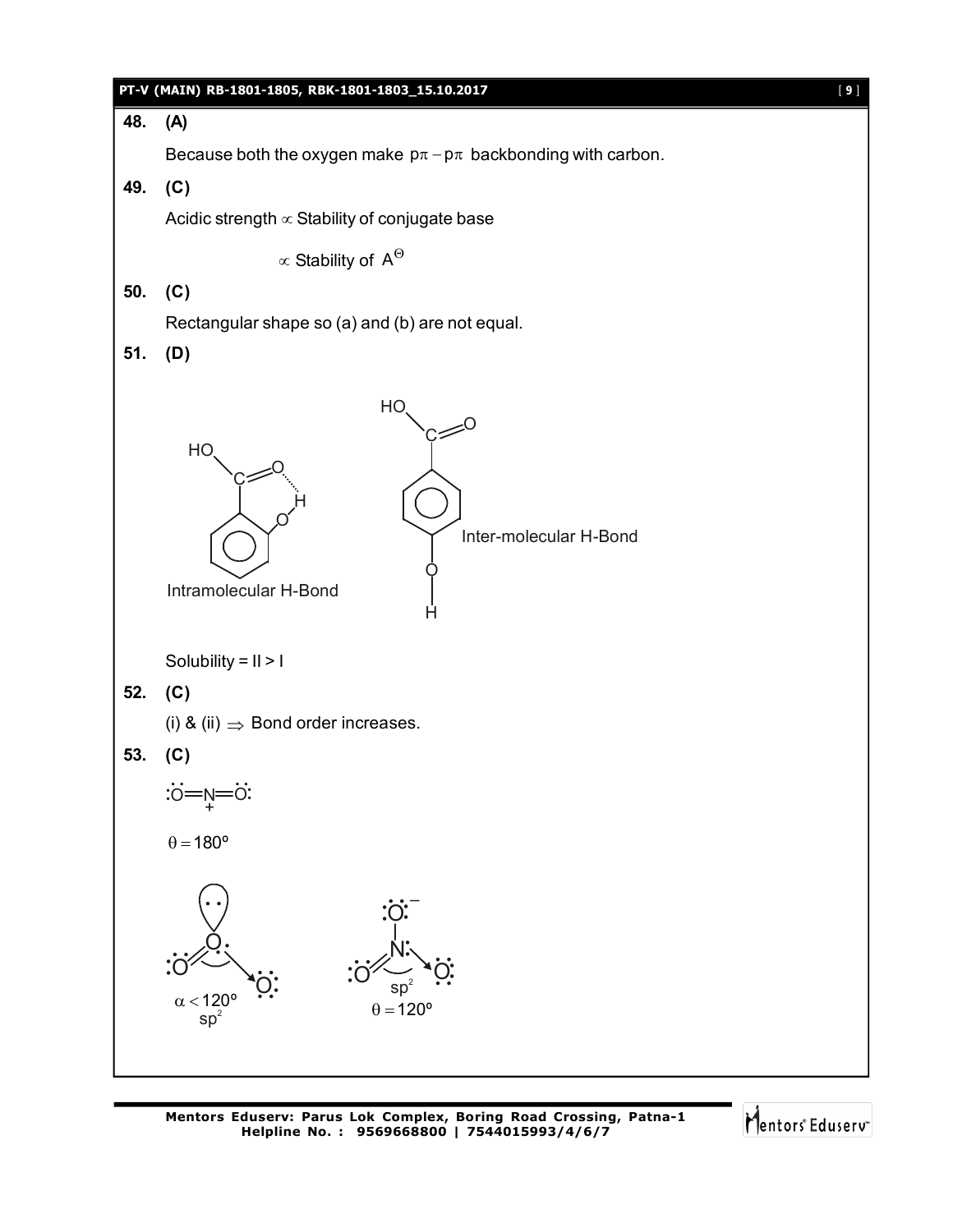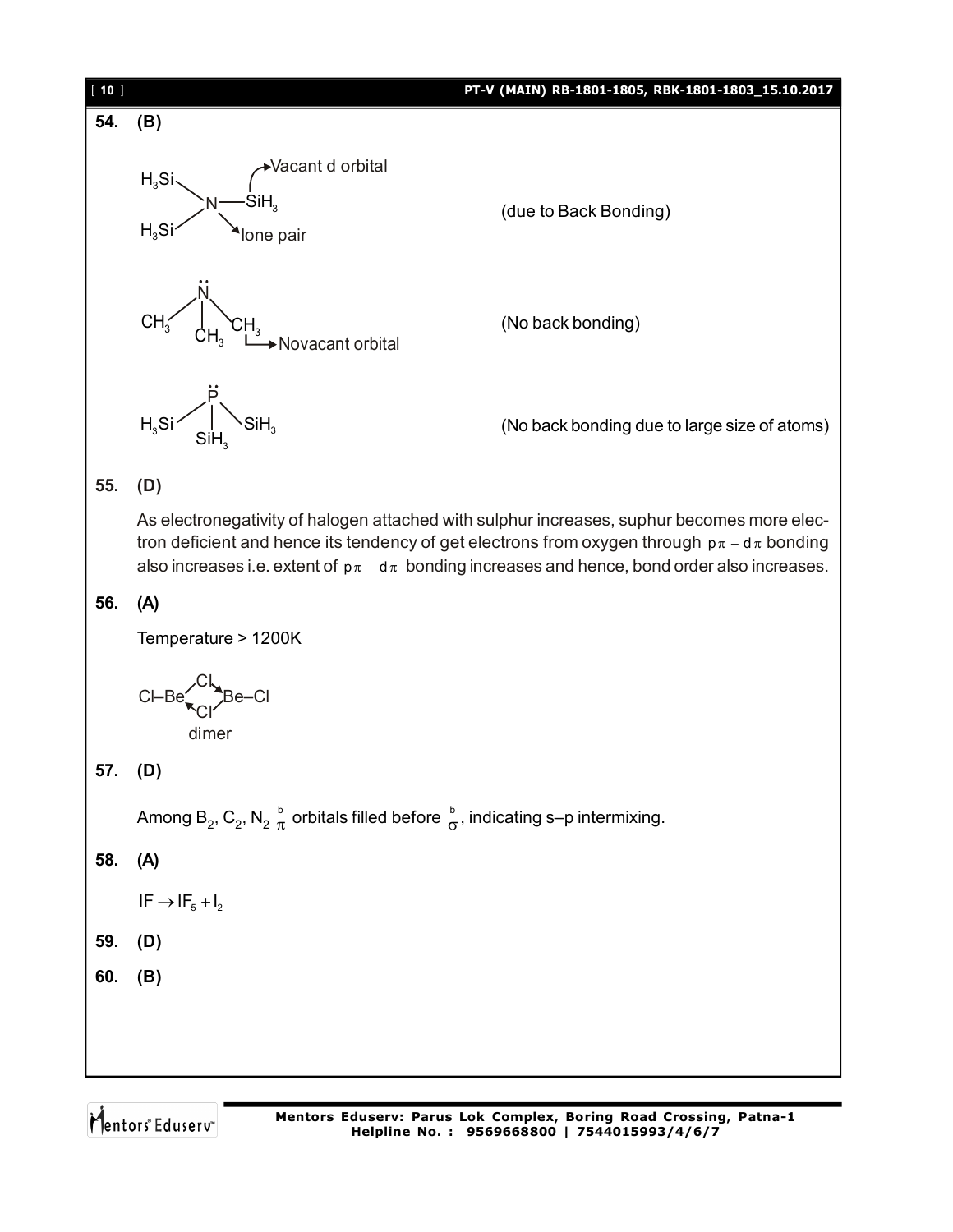#### **PT-V (MAIN) RB-1801-1805, RBK-1801-1803\_15.10.2017** [ **11** ]

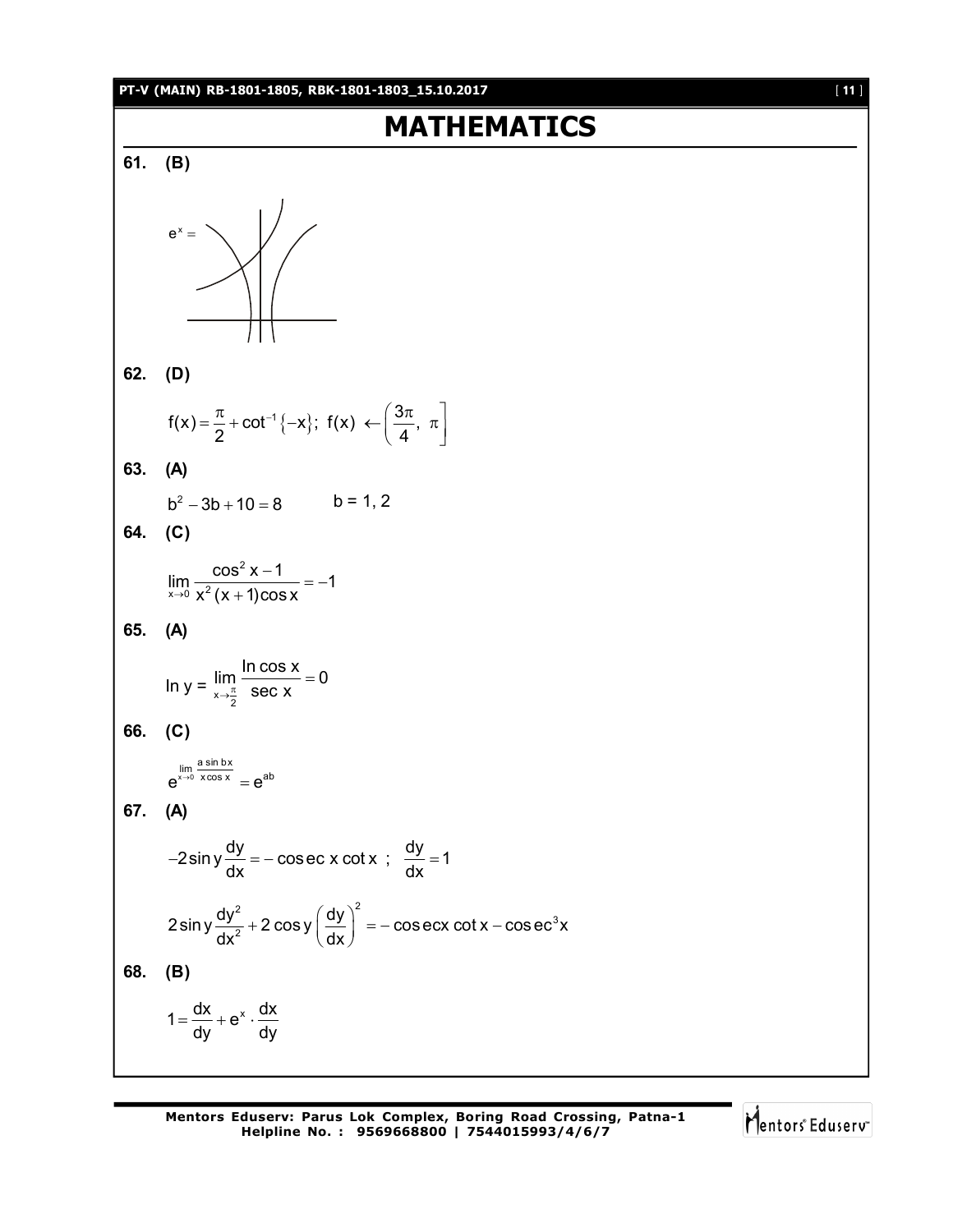[ **12** ] **PT-V (MAIN) RB-1801-1805, RBK-1801-1803\_15.10.2017**  $\int x^2$   $\int x^2 dx$   $\int x(x)^2$  $0 = \frac{d^2x}{dx^2} + e^x \cdot \frac{d^2x}{dx^2} + e^x \frac{dx}{dx}$ dy<sup>2</sup> dy<sup>2</sup> (dy  $=\frac{d^2x}{dy^2}+e^x\cdot\frac{d^2x}{dy^2}+e^x\left(\frac{dx}{dy}\right)^2$ **69.** (C)  $2^2 + 8x + 6$ <sub>dt x=-2</sub>  $g'(-4) = \frac{1}{(2a^2-1)(2a+1)} = \frac{1}{2}$  $(3x^2 + 8x + 6)_{at x=-2}$  2  $-4) = \frac{1}{(2 \cdot 3 \cdot 2 \cdot 2 \cdot 2)} = \frac{1}{2}$  $+8x+6$ **70.** (D) **Obvious 71.** (D)  $2)$  2hf'(2 h<sup>2</sup>  $2 \lambda$  f(2 h<sup>2</sup>) h $\rightarrow$ 0  $2h f'(2 + h^2)$   $2h f'(2 - h^2)$  $\lim_{h\to 0} \frac{f(2+h^2)}{2h}$   $\frac{f(2-h^2)}{2h}$  $+\frac{h^2}{2}$  +  $\frac{2hf'(2-h)}{f(2-h)}$  $+h^2$ )  $f(2-h)$ **72.** (C)  $h'(x) = f'(2x g(x) + \cos \pi x - 3) \cdot (2g(x) + 2xg(x) - \pi \sin \pi x)$ **73.** (A)  $x \in Q$   $f(x) = x$  $x \notin Q$   $f(1-x) = x$ **74.** (A) **75.** (C) 18 y  $\frac{dy}{dx} = 3x^2$ ;  $\frac{dy}{dx} = \frac{x^2}{2}$ dx dx 6y  $=3x^{2}$ ;  $\frac{dy}{dx} = \frac{1}{2}$  $\frac{6y}{x^2} = -1$ ; x  $-\frac{y}{x^2} = -1;$   $x^2 = 6y$ . **76.** (B)  $3x^2 + 12x + a = 0$ ; is equivalent to  $x^2 + 4x + 3 = 0$  a = 9 **77.** (B)  $3x^2 + 2(a + 2)x + 3a \ge 0 \,\forall x \in \mathsf{R}$  $4(a+2)^2 - 4 \times 9a \le 0$ ;  $a^2 + 4a + 4 - 9a \le 0$  $a^2 - 5a + 4 \le 0$   $(a-1)(a-4) \le 0$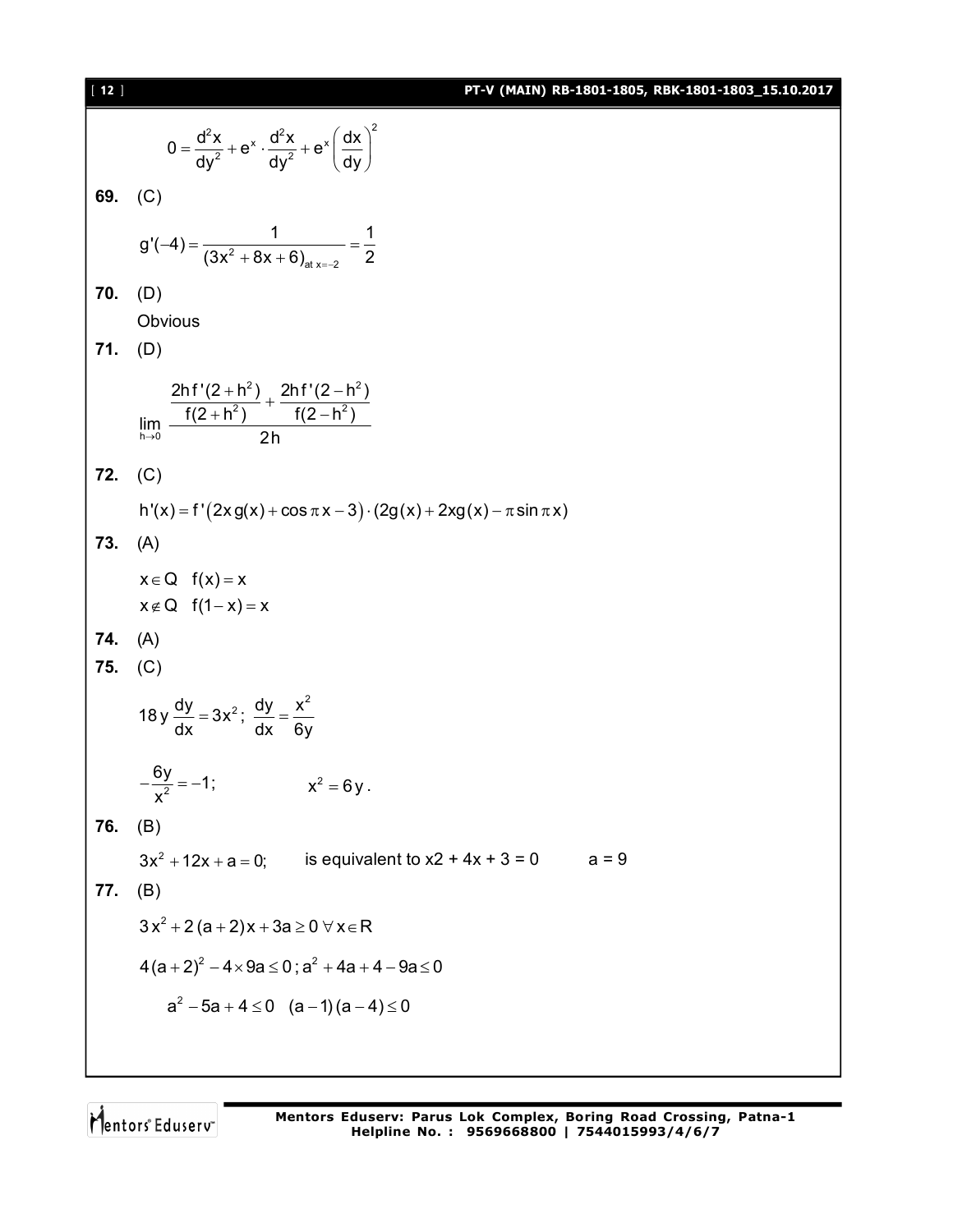#### **PT-V (MAIN) RB-1801-1805, RBK-1801-1803\_15.10.2017** [ **13** ]